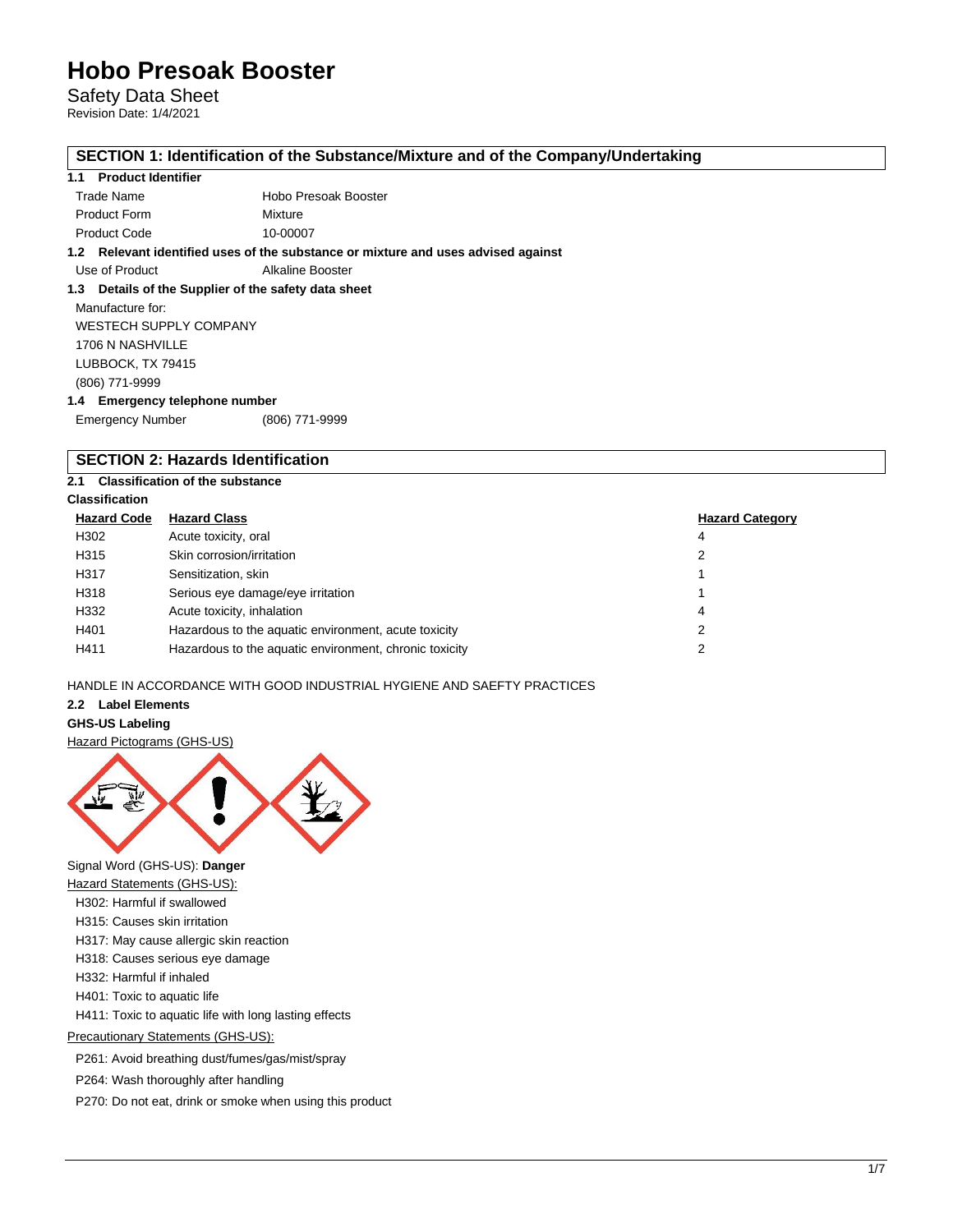# Safety Data Sheet

P271: Use only outdoors or in a well-ventilated area

P272: Contaminated work clothing should not be allowed out of the workplace

P273: Avoid release into the environment

P280: Wear protective gloves/protective clothing/eye protection/face protection

P310: Immediately call a POISON CENTER or doctor/physician

P321: Specific treatment (see section 4)

P330: Rinse mouth

P362: Take off contaminated clothing and wash before reuse

P391: Collect spillage

P301+P312: IF SWALLOWED: Call a POISON CENTER or doctor/physician if you feel unwell

P302+P352: IF ON SKIN: Wash with soap and water

P304+P340: IF INHALED: Remove victim to fresh air and keep at rest in a position comfortable for breathing

P305+P351+P338: IF IN EYES: Rinse cautiously with water for several minutes. Remove contact lenses if present and easy to do – continue rinsing

P333+P313: If skin irritation or a rash occurs: Get medical advice/attention

P501: Dispose of contents/container in accordance with local, state and federal authorities.

### **2.3 Other Hazards**

No additional information available

### **2.4 Unknown acute toxicity (GHS-US)**

No Data Available

### **SECTION 3: Composition/Information on Ingredients**

### **3.1 Substance**

Not applicable

### **3.2 Mixture**

| <b>Ingredient Name</b>                                                | CAS#        | <b>Composition</b> |
|-----------------------------------------------------------------------|-------------|--------------------|
| Nonylphenol, ethoxylated                                              | 127087-87-0 | 50-75%             |
| Water                                                                 | 7732-18-5   | 15-25%             |
| 2-butoxvethanol                                                       | 111-76-2    | 15-25%             |
| b-Alanine, N-(2-carboxyethyl)-N-[3-(ecyloxy)propyl]-, monosodium salt | 64972-19-6  | 5-10%              |
| <b>Glycol Ethers</b>                                                  | Proprietary | $1 - 5%$           |
| Sulfonic acids, C14-16-alkane hydroxy and C14-16 alkene, sodium       | 68439-57-6  | $1-5%$             |

# **SECTION 4: First Aid Measures**

| Description of first aid measures                                                                                                                                                                                                                                                                                                                  |
|----------------------------------------------------------------------------------------------------------------------------------------------------------------------------------------------------------------------------------------------------------------------------------------------------------------------------------------------------|
| Never give anything by mouth to an unconscious person. If you feel unwell, seek medical<br>advice (show the label where possible).                                                                                                                                                                                                                 |
| IF INHALED. Remove victim to fresh air and keep at rest in a position comfortable for breathing.<br>Use artificial respiration and oxygen if needed. If irritation persists, seek medical attention.                                                                                                                                               |
| IF ON SKIN. Wash with soap and water. Immediately rinse with plenty of water (for at least 15<br>minutes).                                                                                                                                                                                                                                         |
| IF IN EYES. Rinse cautiously with water for several minutes. Remove contact lenses if present<br>and easy to do – continue rinsing. Immediately call a POISON CENTER or doctor/physician.<br>Rinse immediately and thoroughly, pulling the eyelids well away from the eye (15 minutes<br>minimum). If irritation persists, seek medical attention. |
| IF SWALLOWED. Call a POISON CENTER or doctor/physician if you feel unwell. Rinse mouth.<br>Do NOT induce vomiting. Dilute stomach contents by drinking water. If vomiting occurs<br>spontaneously, keep head below hips to prevent breathing vomit into lungs. Call physician<br>immediately.                                                      |
|                                                                                                                                                                                                                                                                                                                                                    |

**4.2 Most important symptoms and effects, both acute and delayed**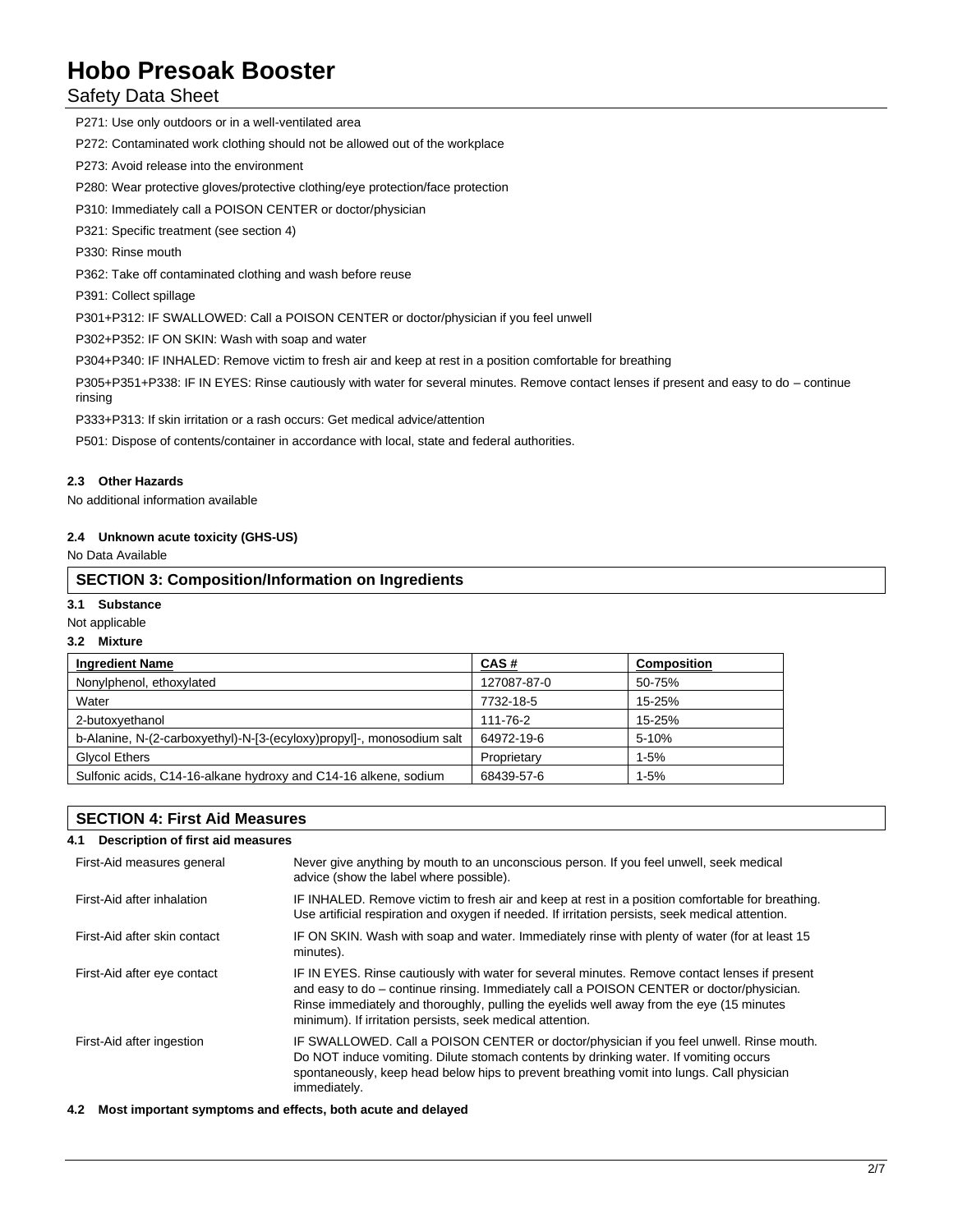Safety Data Sheet

| Symptoms/injuries                                            | Harmful if swallowed. Causes skin irritation. May cause allergic skin reaction. Causes serious<br>eye damage. Harmful if inhaled.                                                                  |
|--------------------------------------------------------------|----------------------------------------------------------------------------------------------------------------------------------------------------------------------------------------------------|
| Symptoms/injuries after inhalation                           | Harmful if inhaled.                                                                                                                                                                                |
| Symptoms/injuries after skin contact                         | Causes skin irritation. May cause allergic skin reaction.                                                                                                                                          |
| Symptoms/injuries after eye contact                          | Causes serious eye damage.                                                                                                                                                                         |
| Symptoms/injuries after ingestion                            | Harmful if swallowed.                                                                                                                                                                              |
| Chronic symptoms                                             | No data available.                                                                                                                                                                                 |
|                                                              | 4.3 Indication of immediate medical attention and special treatment needed                                                                                                                         |
| No additional information available                          |                                                                                                                                                                                                    |
| <b>SECTION 5: Firefighting Measures</b>                      |                                                                                                                                                                                                    |
| 5.1 Extinguishing media                                      |                                                                                                                                                                                                    |
| Suitable Extinguishing Media                                 | Alcohol resistant foam. Carbon dioxide. Dry powder. Water spray.                                                                                                                                   |
| 5.2 Special hazards arising from the substance or mixture    |                                                                                                                                                                                                    |
| Fire Hazard                                                  | The product is not flammable.                                                                                                                                                                      |
| <b>Explosion Hazard</b>                                      | The product is not explosive.                                                                                                                                                                      |
| Reactivity                                                   | The product is not reactive under normal conditions.                                                                                                                                               |
| Special hazards arising from the substance or mixture<br>5.3 |                                                                                                                                                                                                    |
| Firefighting instructions                                    | Do not dispose of fire-fighting water in the environment. Exercise caution when fighting any<br>chemical fire. Use water spray or fog for cooling exposed containers.                              |
| Protection during firefighting                               | Do not enter fire area without proper protective equipment, including respiratory protection.                                                                                                      |
| <b>SECTION 6: Accidental Release Measures</b>                |                                                                                                                                                                                                    |
|                                                              | 6.1 Personal precautions, protective equipment and emergency procedures                                                                                                                            |
| General measures                                             | Ventilate area. Avoid breathing vapors, mist or gas. Spill should be handled by trained clean-up<br>crews. For personal protection see Section 8.                                                  |
| 6.1.1 For non-emergency personnel                            |                                                                                                                                                                                                    |
| Protective equipment                                         | Wear Protective equipment as described in Section 8.                                                                                                                                               |
| Emergency procedures                                         | Contain the spill. Do not let product enter drains. Remove unnecessary personnel.                                                                                                                  |
| 6.1.2 For emergency responders                               |                                                                                                                                                                                                    |
| Protective equipment                                         | Wear Protective equipment as described in Section 8.                                                                                                                                               |
| 6.2 Environmental precautions                                |                                                                                                                                                                                                    |
|                                                              | Prevent entry to sewers and public waters. Notify authorities if liquid enters sewers or publics waters.                                                                                           |
| 6.3 Methods and material for containment and cleaning up     |                                                                                                                                                                                                    |
| For containment                                              | Prevent entry to sewers and public waters. Contain any spills with dikes or absorbents to<br>prevent migration and entry into sewers or streams.                                                   |
| Methods for cleaning up                                      | Soak up spills with inert solids, such as clay or diatomaceous earth as soon as possible. Place<br>in a suitable container for disposal in accordance with the waste regulations (see Section 13). |
| reference to other sections<br>6.4                           |                                                                                                                                                                                                    |
| No additional information available.                         |                                                                                                                                                                                                    |
| <b>SECTION 7: Handling and Storage</b>                       |                                                                                                                                                                                                    |
| 7.1 Precautions for safe handling                            |                                                                                                                                                                                                    |
|                                                              |                                                                                                                                                                                                    |

**7.2 Conditions for safe storage, including and incompatibilities**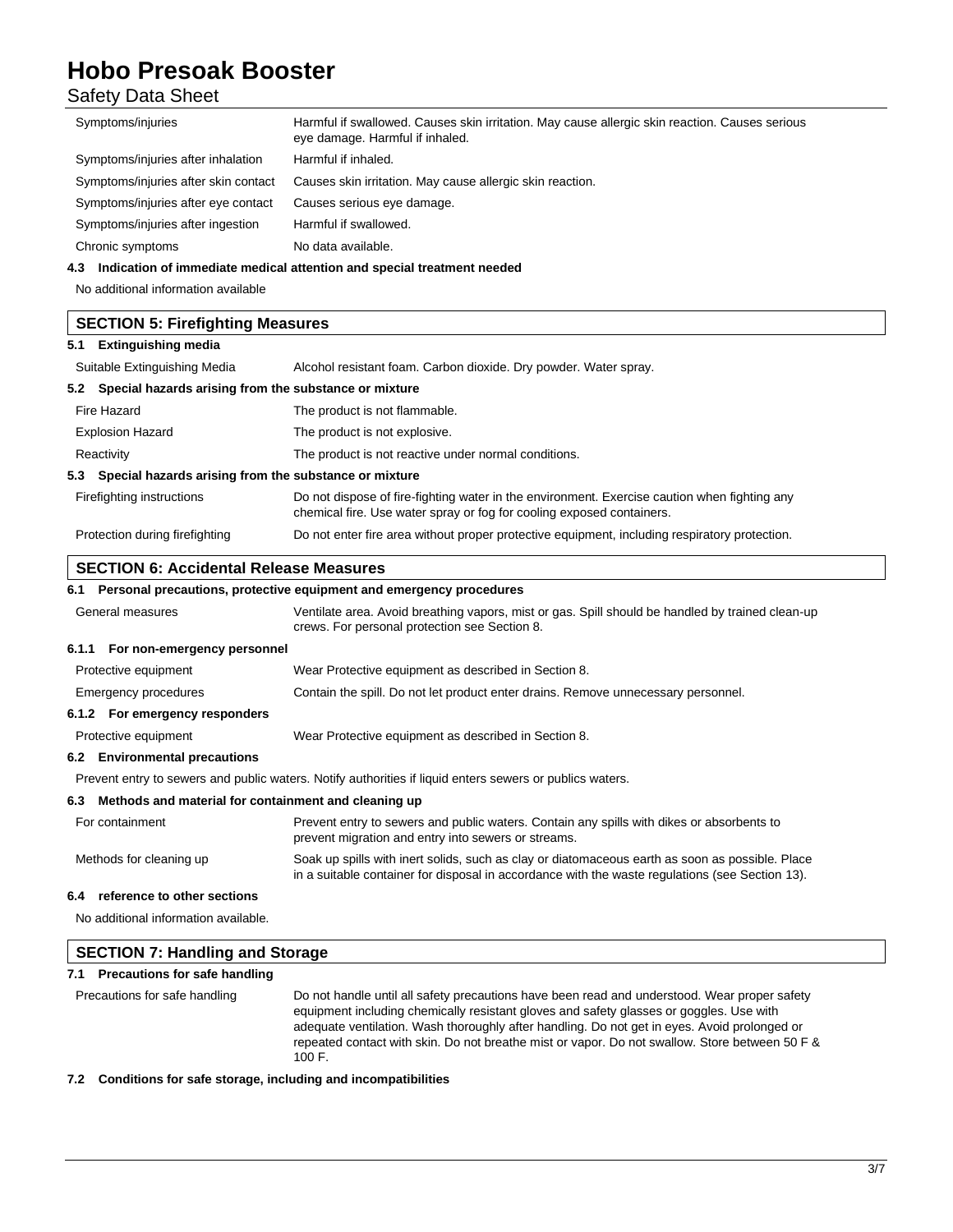# Safety Data Sheet

Storage conditions Store in approved containers only. Keep container in a cool, well ventilated place away from heat sources and incompatible materials (See Section 10.5). Keep container tightly closed.

### **7.3 Specific end uses**

No additional information

# **SECTION 8: Exposure Controls/Personal Protection**

### **8.1 Control parameters**

No OSHA and ACGIH PEL's or TLV's for the listed ingredients of this product unless listed stated below:

| 2-Butoxyethanol, CAS # 111-76-2                                                                            |                 |                    |              |
|------------------------------------------------------------------------------------------------------------|-----------------|--------------------|--------------|
| OSHA PEL (TWA)                                                                                             | OSHA PEL (STEL) | OSHA PEL (Ceiling) | ACGIH-TLV    |
| 50 ppm                                                                                                     | Not Established | Not Established    | 20 ppm (TWA) |
| 8.2 Exposure Controls                                                                                      |                 |                    |              |
| Chemical resistant gloves. Protective clothing. Safety glasses or googles<br>Personal protective equipment |                 |                    |              |

| Personal protective equipment | Chemical resistant gloves. Protective clothing. Safety glasses or goggles            |
|-------------------------------|--------------------------------------------------------------------------------------|
| Hand protection               | Chemical resistant gloves.                                                           |
| Eye protection                | Safety glasses or goggles.                                                           |
| Skin and body protection      | Wear long sleeves. Wear suitable protective clothing.                                |
| Respiratory protection        | Where excessive vapor, mist, or dust may result, use approved respiratory protection |

equipment.

# **SECTION 9: Physical and Chemical Properties**

## **9.1 Information on basic physical and chemical properties**

| Appearance                       | <b>Tinted Liquid</b> |
|----------------------------------|----------------------|
| Color<br>Blue                    |                      |
| Odor                             | Lemon                |
| Odor threshold                   | No data available    |
| 9.5<br>рH                        |                      |
| Relative Evaporation rate (butyl | No data Available    |
| Melting point                    | No data Available    |
| Freezing point                   | No data Available    |
| Boiling point                    | No data Available    |
| Flash point                      | No Data Available    |
| Self ignition point              | No data Available    |
| Decomposition temperature        | No data Available    |
| Flammability (solid, gas)        | No data Available    |
| Vapor pressure                   | No data Available    |
| Relative vapor density at 20° C  | No data Available    |
| <b>Relative Density</b>          | 1.049 g/ml           |
| Solubility                       | Water soluble        |
| Log Pow                          | No data Available    |
| Log Kow                          | No data Available    |
| Viscosity: Kinematic             | No data Available    |
| Viscosity: dynamic               | No data Available    |
| <b>Explosive properties</b>      | No data Available    |
| Oxidizing properties             | No data Available    |
| <b>Explosive Limits</b>          | No data Available    |

### **9.2 Exposure Controls**

No additional information available

## **SECTION 10: Stability and reactivity**

## **10.1 Reactivity**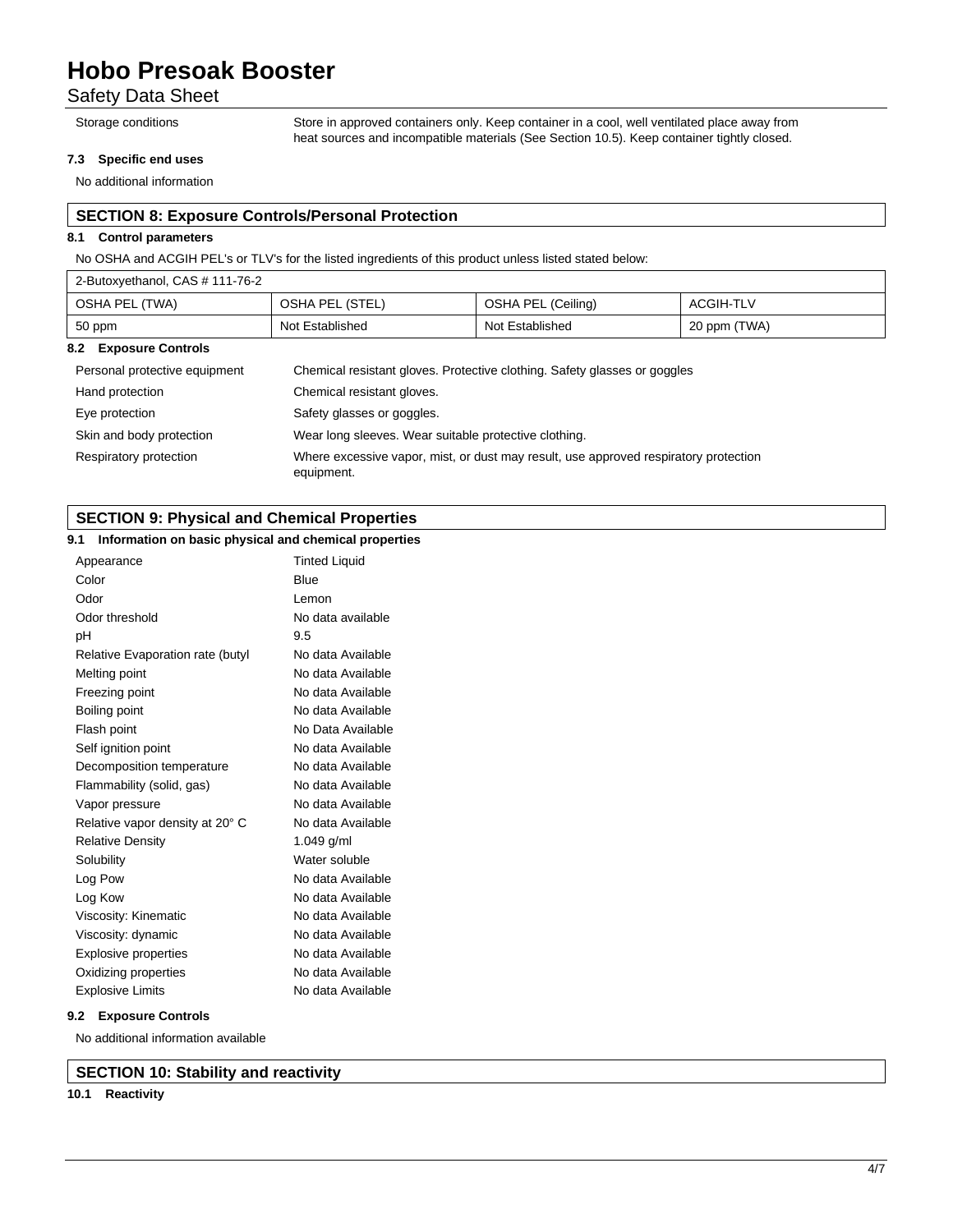# Safety Data Sheet

No dangerous reactions known under normal conditions of use.

### **10.2 Chemical Stability**

Stable under recommended handling and storage conditions (see section 7).

### **10.3 Possibility of hazardous reactions**

None Known

# **10.4 Conditions to avoid**

None known

#### **10.5 Incompatible Materials**

Avoid contact with: bases, amines, ammonia, aluminum, oxidizers, strong acids, mineral acids, acid chlorides, inorganic acids, inorganic bases, and strong oxidizers

### **10.6 Hazardous decomposition products**

Thermal decomposition can result in: hydrocarbons, carbon oxides, organic compounds, and organic compounds which may be toxic

# **SECTION 11: Toxicological information**

#### **11.1 Information on toxicological effects**

| Oral LD50: 961 mg/kg (rat) Calculated                   |                                  |  |
|---------------------------------------------------------|----------------------------------|--|
| Dermal LD50: > 2000 mg/kg (rabbit) Calculated           |                                  |  |
| Inhalation LD50: 2.23 mg/l (Dust/mist (Rat)) Calculated |                                  |  |
| Skin Corrosion/irritation                               | Causes skin irritation           |  |
| Serious eye damage/irritation                           | Causes serious eye damage        |  |
| Respiratory or skin sensitization                       | May cause allergic skin reaction |  |
| Germ cell mutagenicity                                  | Not Classified                   |  |
| Carcinogenicity                                         | Not Classified                   |  |
| Reproductive toxicity                                   | Not Classified                   |  |
| Specific organ toxicity single exposure                 | Not Classified                   |  |
| Specific organ toxicity repeated exposure               | Not Classified                   |  |
| Aspiration hazard                                       | Not Classified                   |  |
| Symptoms/injuries after inhalation                      | See Section 4                    |  |
| Symptoms/injuries after skin contact                    | See Section 4                    |  |
| Symptoms/injuries after eye contact                     | See Section 4                    |  |
| Symptoms/injuries after ingestion                       | See Section 4                    |  |
| Chronic symptoms                                        | Not Classified                   |  |

### **SECTION 12: Ecological information**

**12.1 Toxicity**

No Data

#### **12.2 Persistence and degradability**

No Data

### **12.3 Bioaccumlative potential**

No Data

**12.4 Mobility in soil**

No Data

### **12.5 Other adverse effect**

No Data

## **SECTION 13: Disposal Considerations**

### **13.1 Waste Treatment methods**

Waste treatment methods Do not discharge to public wastewater systems without permit of pollution control authorities. No discharge to surface waters is allowed without NPDES permit.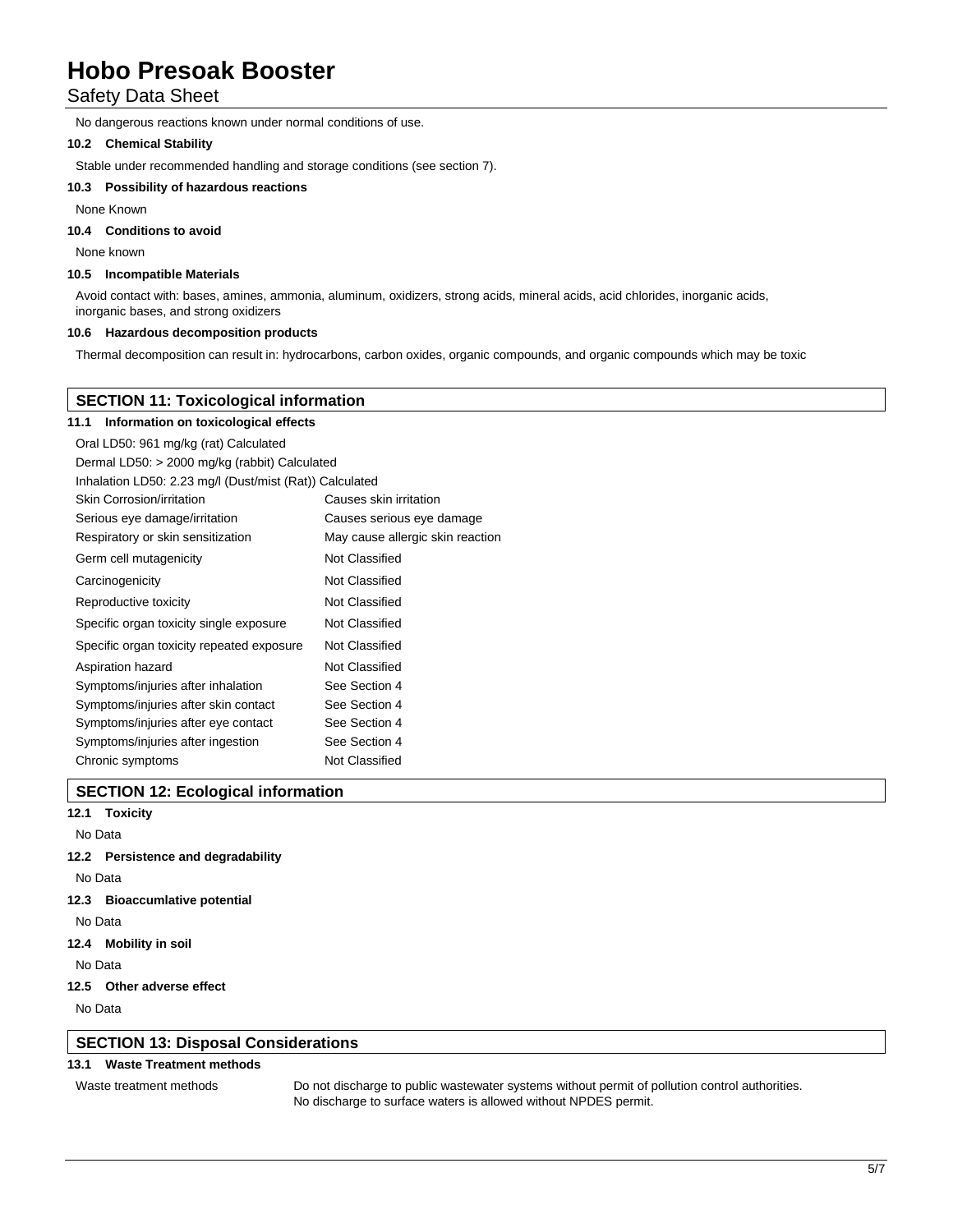Safety Data Sheet

Waste disposal recommendations Dispose in a safe manner in accordance with local/national regulations. Do not allow the product to be released to the environment.

## **SECTION 14: Transportation information**

**14.1 UN number, proper shipping name, class and packaging groups.**

Domestic Ground Non-Bulk Shipments

NOT DOT REGULATED

### **14.2 Additional information**

Not available

## **SECTION 15: Regulatory Information**

### **15.1 Federal regulations**

**TSCA Inventory:** The components of this product are listed.

**SARA 311/312 Hazard category (40 CFR 370.2):** Acute and chronic health hazard.

**SARA 313 Toxic Release Reporting (40CFR Part 372):** 2-butoxyethanol, CAS# 111-76-2, 15-25% by wt./ Nonylphenol, ethoxylated, CAS# 127087-87-0, 50-75% by wt.

**SARA 302 EHS Emergency Planning (40CFR Part 355):** No listed substance known over 1.0% or over 0.1% that are carcinogenic.

**SARA 304 EHS Emergency Planning (40CFR Part 355):** No listed substance known over 1.0% or over 0.1% that are carcinogenic. **CERCLA Section 102-103 HS Released Reporting (40 CFR part 302-102a):** 2-butoxyethanol, CAS# 111-76-2, RQ no listed value, see 50 Federal Register 13456 for RQ lbs.

#### **15.2.1 International regulations**

No Data

**15.2.2 National regulations**

No Data

#### **15.3 State Regulations**

## **California Prop. 65**

Approximate quantities by weight

- Ethylene glycol (ingested)/ developmental/ CAS# 107-21-1/ 0.1-1% by wt.
- Ethylene oxide/ cancer/ CAS# 75-21-8/ Trace
- Ethylene oxide / female/ CAS# 75-21-8/ Trace
- Ethylene oxide / developmental, male / CAS# 75-21-8/ Trace

#### **New Jersey Right to Know**

Approximate quantities by weight

- 2-BUTOXY ETHANOL/ CAS# 111-76-2/ 15-25% by wt.
- ETHYLENE GLYCOL/ CAS# 107-21-1/ 0.1-1% by wt.
- ETHYLENE OXIDE/ CAS# 75-21-8/ Trace
- COPPER/ CAS# 7440-50-8/ Trace

# **SECTION 16: Other Information**

| Other information      | None |
|------------------------|------|
| <b>NFPA</b>            |      |
| NFPA Health Hazard     | 3    |
| NFPA Fire Hazard       | 0    |
| <b>NFPA Reactivity</b> | 1    |
| <b>HMIS</b>            |      |
| Health                 | 3    |
| Flammability           | n    |